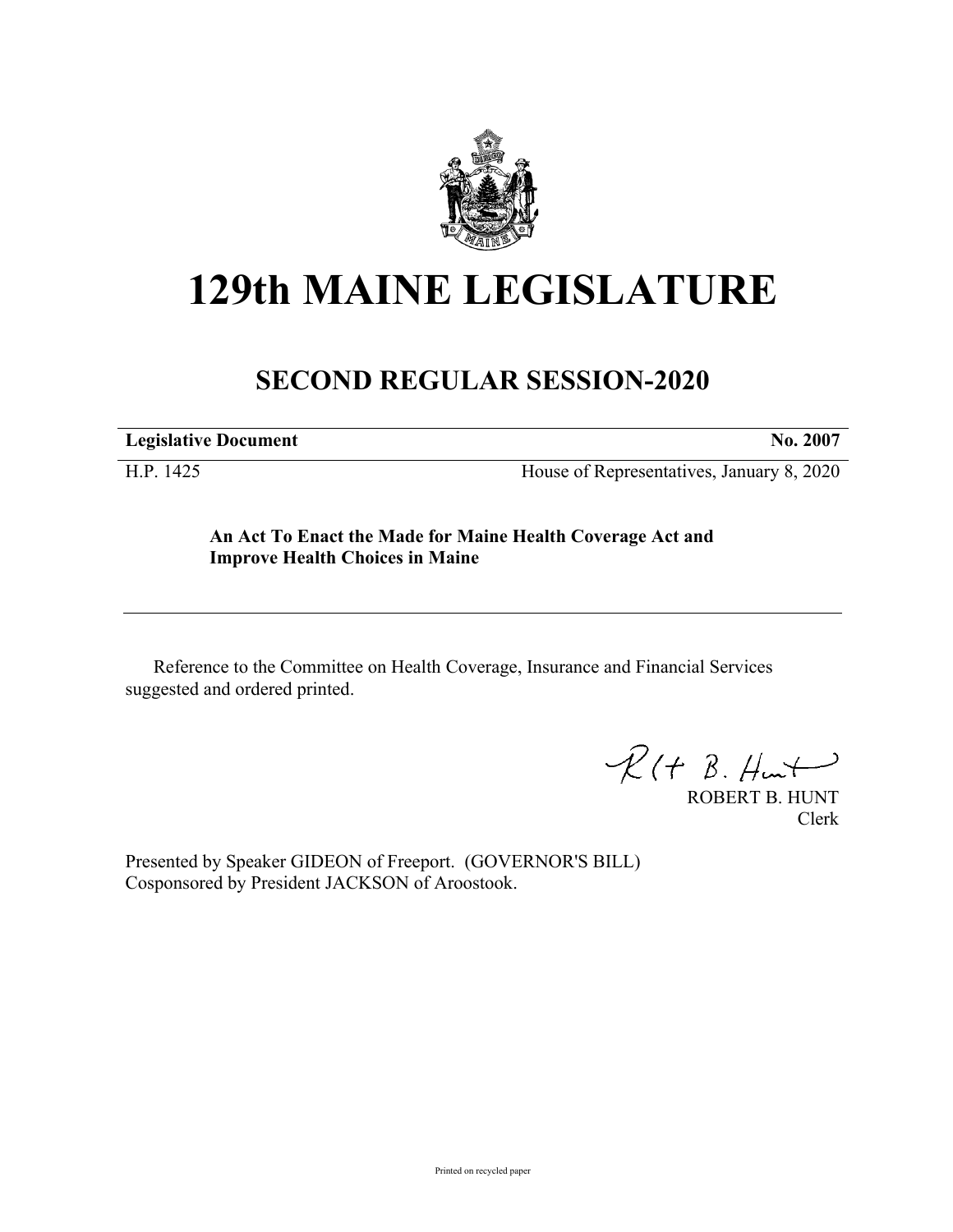| $\mathbf{1}$               | Be it enacted by the People of the State of Maine as follows:                                                                                                                                                                                                                                                                                                                                                                                           |
|----------------------------|---------------------------------------------------------------------------------------------------------------------------------------------------------------------------------------------------------------------------------------------------------------------------------------------------------------------------------------------------------------------------------------------------------------------------------------------------------|
| $\overline{2}$             | <b>PARTA</b>                                                                                                                                                                                                                                                                                                                                                                                                                                            |
| 3                          | Sec. A-1. 22 MRSA c. 1479 is enacted to read:                                                                                                                                                                                                                                                                                                                                                                                                           |
| 4                          | <b>CHAPTER 1479</b>                                                                                                                                                                                                                                                                                                                                                                                                                                     |
| 5                          | <b>MADE FOR MAINE HEALTH COVERAGE ACT</b>                                                                                                                                                                                                                                                                                                                                                                                                               |
| 6                          | §5401. Short title                                                                                                                                                                                                                                                                                                                                                                                                                                      |
| 7                          | This Act may be known and cited as "the Made for Maine Health Coverage Act."                                                                                                                                                                                                                                                                                                                                                                            |
| 8                          | §5402. Definitions                                                                                                                                                                                                                                                                                                                                                                                                                                      |
| 9<br>10                    | As used in this chapter, unless the context otherwise indicates, the following terms<br>have the following meanings.                                                                                                                                                                                                                                                                                                                                    |
| 11<br>12<br>13<br>14       | 1. Educated health care consumer. "Educated health care consumer" means an<br>individual who is knowledgeable about the health care system, has no financial interest in<br>the delivery of health care services or sale of health insurance and has a background or<br>experience in making informed decisions regarding health, medical or scientific matters.                                                                                        |
| 15<br>16<br>17<br>18       | 2. Federal Affordable Care Act. "Federal Affordable Care Act" means the federal<br>Patient Protection and Affordable Care Act, Public Law 111-148, as amended by the<br>federal Health Care and Education Reconciliation Act of 2010, Public Law 111-152, and<br>any amendments to or regulations or guidance issued under those acts.                                                                                                                  |
| 19<br>20                   | 3. Marketplace. "Marketplace" means the Maine Health Insurance Marketplace<br>established by this chapter.                                                                                                                                                                                                                                                                                                                                              |
| 21<br>22                   | 4. Marketplace trust fund. "Marketplace trust fund" means the Maine Health<br>Insurance Marketplace Trust Fund established by this chapter.                                                                                                                                                                                                                                                                                                             |
| 23                         | 5. Superintendent. "Superintendent" means the Superintendent of Insurance.                                                                                                                                                                                                                                                                                                                                                                              |
| 24                         | §5403. Maine Health Insurance Marketplace established                                                                                                                                                                                                                                                                                                                                                                                                   |
| 25<br>26<br>27<br>28<br>29 | The Maine Health Insurance Marketplace is established to conduct the functions<br>defined in 42 United States Code, Section 18031(d)(4). The purpose of the marketplace<br>is to benefit the State's health insurance market and persons enrolling in health insurance<br>policies, facilitate the purchase of qualified health plans, reduce the number of uninsured<br>individuals, improve transparency and conduct consumer education and outreach. |
| 30                         | §5404. Powers and duties of the commissioner                                                                                                                                                                                                                                                                                                                                                                                                            |
| 31<br>32                   | 1. Powers. In addition to any other powers specified in this chapter and subject to<br>any limitations contained in this chapter or in any other law, the commissioner:                                                                                                                                                                                                                                                                                 |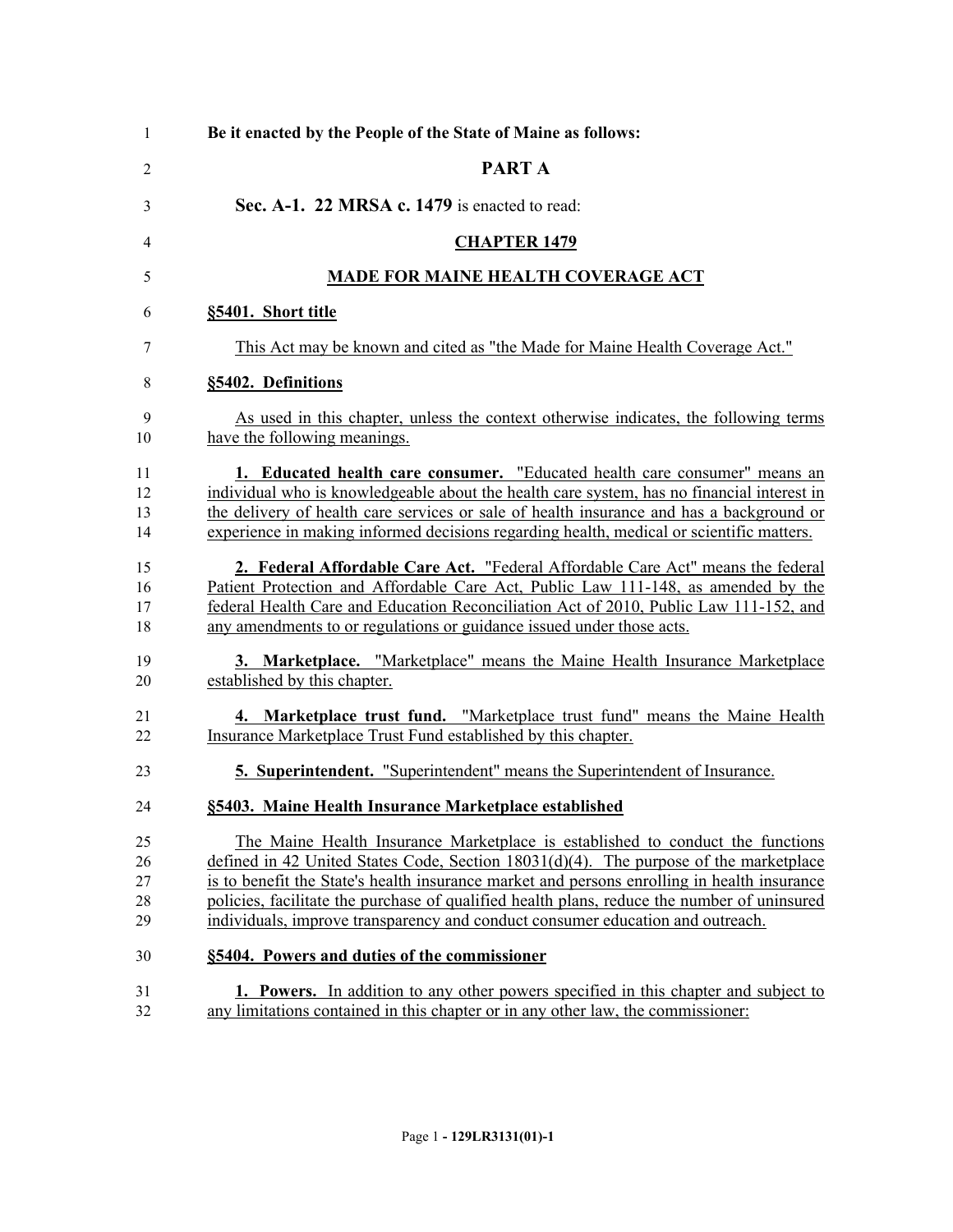| 1<br>2<br>3                      | A. Has and may exercise powers necessary to carry out the purposes for which the<br>marketplace is organized or to further the functions in which the marketplace may<br><u>lawfully be engaged, including the creation and operation of the marketplace;</u>                                                                                                                                                                                                                                                           |
|----------------------------------|-------------------------------------------------------------------------------------------------------------------------------------------------------------------------------------------------------------------------------------------------------------------------------------------------------------------------------------------------------------------------------------------------------------------------------------------------------------------------------------------------------------------------|
| 4<br>5<br>6                      | B. May charge user fees to health insurance carriers that offer qualified health plans<br>in the marketplace or otherwise secure funding necessary to support the functions of<br>the marketplace subject to the limitations imposed by section 5406;                                                                                                                                                                                                                                                                   |
| 7<br>8                           | C. May apply for and receive funds, grants or contracts from public and private<br>sources to be used for marketplace functions;                                                                                                                                                                                                                                                                                                                                                                                        |
| 9<br>10                          | D. May enter into interagency agreements with state or federal entities as considered<br>necessary to efficiently and effectively perform marketplace functions; and                                                                                                                                                                                                                                                                                                                                                    |
| 11<br>12                         | E. May enter into contracts with qualified 3rd parties both private and public for any<br>service necessary to carry out marketplace functions.                                                                                                                                                                                                                                                                                                                                                                         |
| 13                               | 2. Duties. The commissioner shall:                                                                                                                                                                                                                                                                                                                                                                                                                                                                                      |
| 14                               | A. Direct the operations of the market place as provided in this chapter;                                                                                                                                                                                                                                                                                                                                                                                                                                               |
| 15<br>16                         | Consult with stakeholders regarding the execution of the functions of the<br>В.<br>marketplace required under this chapter. Stakeholders include, but are not limited to:                                                                                                                                                                                                                                                                                                                                               |
| 17                               | (1) Educated health care consumers who are enrollees in qualified health plans;                                                                                                                                                                                                                                                                                                                                                                                                                                         |
| 18<br>19                         | (2) Individuals and entities with experience in facilitating enrollment in qualified<br>health plans;                                                                                                                                                                                                                                                                                                                                                                                                                   |
| 20                               | (3) Representatives of small businesses and self-employed individuals;                                                                                                                                                                                                                                                                                                                                                                                                                                                  |
| 21                               | (4) Representatives and members of the MaineCare program;                                                                                                                                                                                                                                                                                                                                                                                                                                                               |
| 22                               | (5) Advocates for enrolling hard-to-reach populations;                                                                                                                                                                                                                                                                                                                                                                                                                                                                  |
| 23<br>24<br>25                   | Representatives of the Passamaguoddy Tribe, the Penobscot Nation, the<br>(6)<br>Houlton Band of Maliseet Indians and the Aroostook Band of Micmacs,<br>appointed by the tribes' respective chiefs in consultation with their tribal councils;                                                                                                                                                                                                                                                                           |
| 26                               | (7) Representatives of health care providers;                                                                                                                                                                                                                                                                                                                                                                                                                                                                           |
| 27                               | (8) Representatives of insurance carriers;                                                                                                                                                                                                                                                                                                                                                                                                                                                                              |
| 28                               | (9) Representatives of insurance producers; and                                                                                                                                                                                                                                                                                                                                                                                                                                                                         |
| 29<br>30                         | (10) Any other groups or representatives required by the federal Affordable Care<br>Act and recommended by the commissioner;                                                                                                                                                                                                                                                                                                                                                                                            |
| 31<br>32<br>33<br>34<br>35<br>36 | C. Accept recommendations from the superintendent on certification of qualified<br>health plans and shall exercise the discretion to delegate to the superintendent<br>authority and duties as appropriate for effective administration of the marketplace,<br>including but not limited to the responsibility for plan management. Authority<br>delegated pursuant to this paragraph is in addition to any other powers or duties of the<br>superintendent established by statute with respect to the marketplace; and |
| 37<br>38                         | D. Initially and subsequently as needed assess and report to the Legislature on the<br>feasibility and cost of the State's using the federal platform as described in 45 Code of                                                                                                                                                                                                                                                                                                                                        |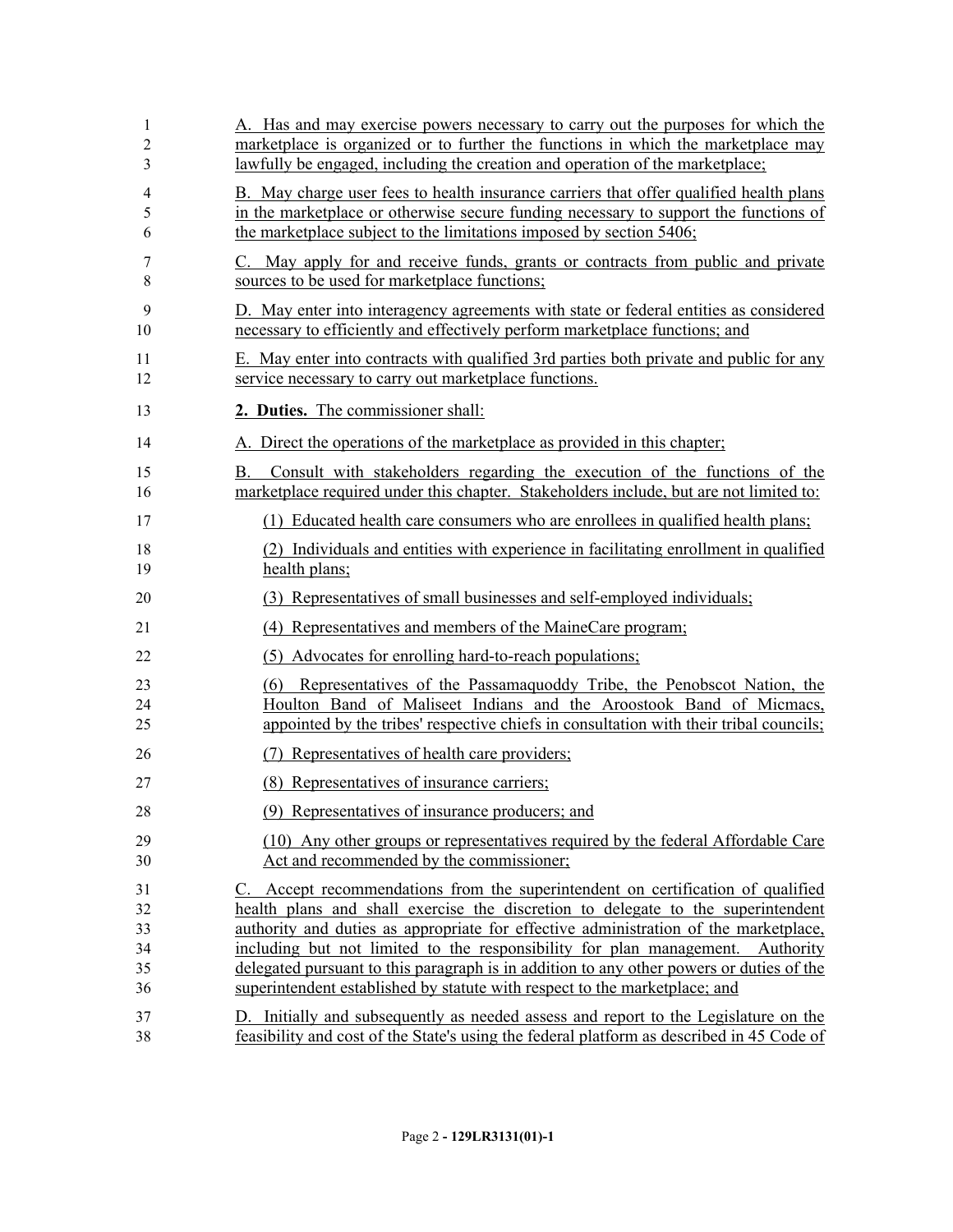Federal Regulations, Section 155.200(f) compared to the State's performing all the functions of a state-based marketplace as described in 45 Code of Federal Regulations, Section 155.200. These reports must consider the availability of federal grants, whether existing user fees are sufficient to create and operate state-run functions and whether use of a state-run platform would improve the accessibility and affordability of health insurance in the State.

#### **§5405. Maine Health Insurance Marketplace Trust Fund**

 **1. Establishment.** The Maine Health Insurance Marketplace Trust Fund is established as a special fund within the State Treasury for the deposit of any funds generated by user fees, any funds secured by the commissioner for marketplace functions, federal funds and any funds received from any public or private source. The marketplace trust fund must be administered by the commissioner for the purposes set forth in this chapter, including the deposit of money that may be received pursuant to and disbursements permitted by this chapter.

 **2. Deposit and use of money.** Money deposited into the marketplace trust fund must be held solely for the purposes set forth in this chapter as determined by the commissioner, including but not limited to costs of initial start-up and creation of the marketplace, marketplace operations, outreach, enrollment and other functions supporting the marketplace, including any efforts that may increase market stabilization and that may result in a net benefit to the participants in the marketplace. All interest earned from the investment or deposit of money in the marketplace trust fund must be deposited into the marketplace trust fund. All accrued and future earnings from money held by the marketplace trust fund, including but not limited to money obtained from the Federal Government and fees, must be available to the marketplace. Any unexpended balance in the marketplace trust fund at the end of a year may not lapse and must be carried forward to be available for expenditure by the commissioner in the subsequent year for marketplace functions.

#### **§5406. User fees**

 The commissioner shall charge a user fee to all carriers that offer qualified health plans in the marketplace. The user fee must be paid monthly by the carrier and deposited into the marketplace trust fund and may be used only for marketplace functions. The user fee must be applied at a rate that is a percentage of the total monthly premium charged by a carrier for each qualified health plan sold in the marketplace and may not exceed the total user fee rate charged by the Federal Government for use of the federally facilitated exchange during plan year 2020. The rate is 0.5% during any period that the State is using the federal platform as described in 45 Code of Federal Regulations, Section 155.200(f) and 3% during any period that the State is performing all the functions of a state-based marketplace as described in 45 Code of Federal Regulations, Section 155.200.

#### **§5407. Rulemaking**

 The commissioner may adopt rules as necessary for the proper administration and enforcement of this chapter. Rules adopted pursuant to this section are routine technical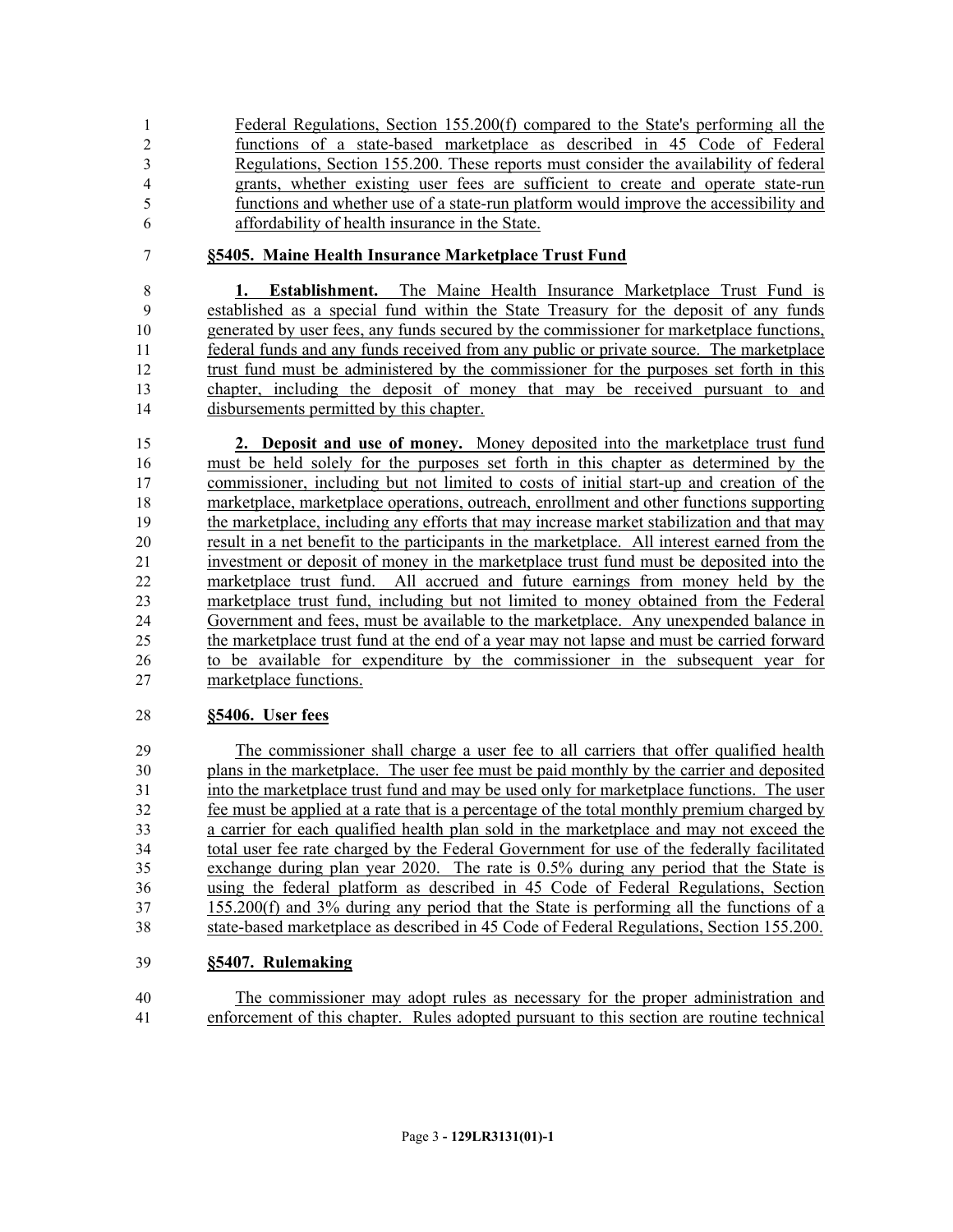- rules as defined in Title 5, chapter 375, subchapter 2-A. Rules adopted pursuant to this section must be consistent with the federal Affordable Care Act and state law.
- **§5408. Technical assistance from other state agencies**
- State agencies, including but not limited to the Department of Professional and Financial Regulation, Bureau of Insurance, the Department of Administrative and Financial Services, Bureau of Revenue Services and the Maine Health Data Organization, shall provide technical assistance and expertise to the marketplace upon request.

#### **§5409. Records**

- Except as provided in this section or by other provision of law, information obtained by the marketplace under this chapter is a public record within the meaning of Title 1, chapter 13, subchapter 1.
- **1. Financial information.** Any personally identifiable financial information, supporting data or tax return of any person obtained by the marketplace under this chapter is confidential and not open to public inspection pursuant to 26 United States Code, Section 6103 and Title 36, section 191.

 **2. Health information.** Health information obtained by the marketplace under this chapter that is covered by the federal Health Insurance Portability and Accountability Act of 1996, Public Law 104-191, or information covered by Title 22, section 1711-C is confidential and not open to public inspection.

#### **§5410. Relation to other laws**

 Nothing in this chapter and no action taken by the marketplace pursuant to this chapter may be construed to preempt or supersede the authority of the superintendent to regulate the business of insurance within this State.

#### **§5411. Reporting**

 Beginning in 2021 and annually thereafter, the marketplace shall submit a report to the Governor and the Legislature summarizing enrollment, the affordability of health insurance for consumers using the marketplace, marketing activity and operations. This report must be submitted no later than 45 days after the end of the open enrollment period.

 **PART B Sec. B-1. 24-A MRSA c. 34-A** is enacted to read:

## **CHAPTER 34-A**

**STATE-FEDERAL HEALTH COVERAGE PARTNERSHIPS**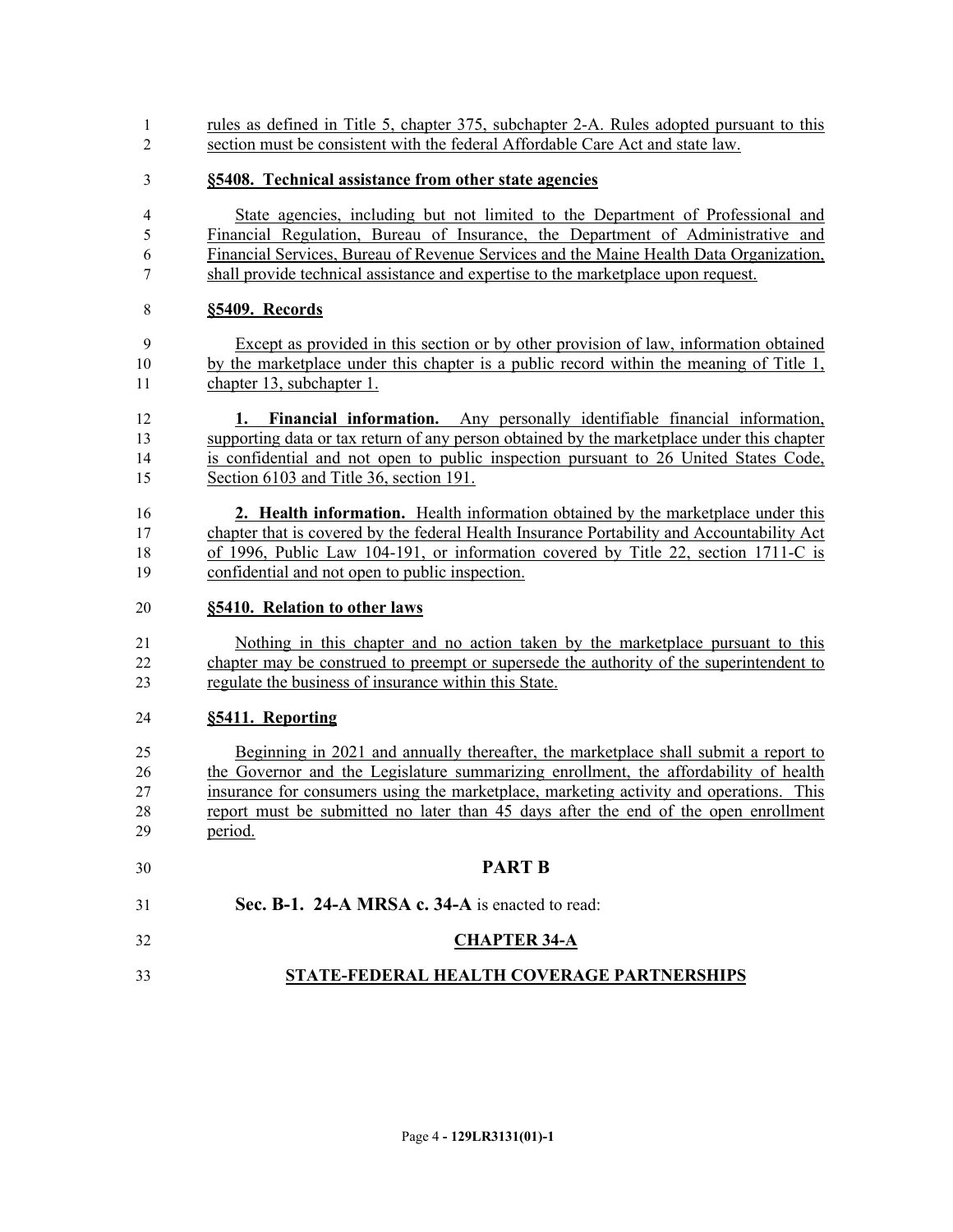#### **§2781. State-federal health coverage partnerships**

 **1. Partnerships authorized.** The State may enter into state-federal health coverage partnerships that support the availability of affordable health coverage in the State in accordance with this section. As used in this chapter, "state-federal health coverage partnership" means a program established or authorized under federal law that provides or reallocates federal funding or that provides for the waiver or modification of otherwise applicable provisions of federal laws governing health insurance. "State-federal health coverage partnership" includes, but is not limited to, innovation waivers under Section 1332 of the federal Affordable Care Act.

 **2. Application.** Unless the applicable federal laws, regulations or administrative guidelines require a different state official to be the applicant, the superintendent may apply to the appropriate federal agency or agencies to establish or participate in a state- federal health coverage partnership or to modify the terms and conditions of an existing partnership if the superintendent determines that the application, if approved, is likely to improve the affordability, availability or quality of health coverage in this State and the Governor approves the submission of the application.

 **3. Notice and consultation.** The superintendent shall ensure that all federally required notices and opportunities for consultation with respect to a state-federal health coverage partnership or proposed partnership are provided. The superintendent shall take any additional measures that may be necessary to identify persons and constituencies likely to be materially affected by a state-federal health coverage partnership or proposed partnership and to provide such persons and constituencies with reasonable notice and opportunity for input.

 **4. MaineCare program and Maine Health Insurance Marketplace.** A state- federal health coverage partnership may coordinate with the MaineCare program or the Maine Health Insurance Marketplace established in Title 22, chapter 1479 and incorporate provisions affecting these programs, including but not limited to a joint Medicaid Section 1115 demonstration waiver and state innovation waiver, with the approval or joint application of the Commissioner of Health and Human Services.

**Sec. B-2. 24-A MRSA c. 34-B** is enacted to read:

#### **CHAPTER 34-B**

#### **POOLED MARKET AND CLEAR CHOICE DESIGN**

**§2791. Affordable health coverage for individuals, families and small businesses**

 **1. Pooled market established.** Subject to the requirements of subsection 5, all individual and small group health plans offered in this State with effective dates of coverage on or after January 1, 2022 must be offered through a pooled market. Health insurance carriers offering individual health plans subject to this section shall make the same health plans available to eligible small employers, and health insurance carriers offering small group health plans subject to this section shall make the same health plans available to all residents of this State. This subsection does not require the Maine Health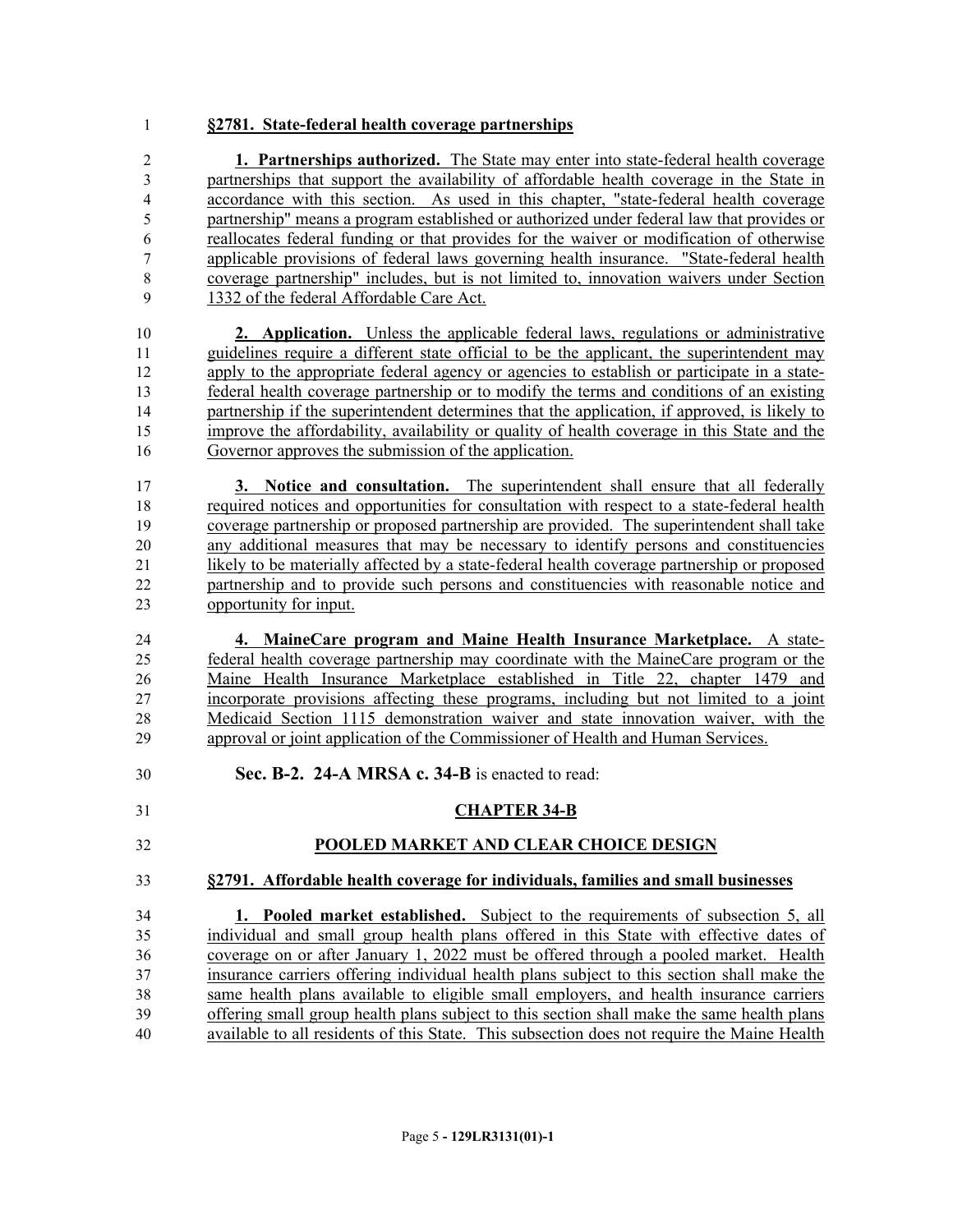Insurance Marketplace established in Title 22, chapter 1479 to offer identical choices of health plans to individuals and to small employers under Title 22, chapter 1479.

 **2. Premium rates.** Premium rates for a health plan offered in the pooled market described in subsection 1 may not vary based on whether the plan is issued to an individual or to a small employer. Rate filings and review for the pooled market are subject to the provisions of sections 2736 to 2736-C. For health plans that are issued on other than a calendar year basis, rates applicable on and after January 1st of any plan year must be the approved rates for the most similar plan offered during the new calendar year, adjusted by a factor, approved by the superintendent as part of the rating plan, that appropriately accounts for any differences in plan design.

 **3. Harmonization of mandated benefit laws.** A health plan subject to this section must comply with either the applicable mandated benefit provisions in chapter 33 or the corresponding provisions of chapter 35. A health maintenance organization or a nonprofit hospital and medical service organization may offer any health plan approved by the superintendent for sale in the pooled market established pursuant to this section, notwithstanding any provision of chapter 56 or Title 24 to the contrary.

 **4. Conforming references.** All references in this Title to the individual health insurance market, the small group health insurance market or any equivalent terminology refer to the pooled market established pursuant to this section.

 **5. Preconditions for pooled market.** This section may not be implemented unless routine technical rules as defined in Title 5, chapter 375, subchapter 2-A are adopted to implement this section and the Federal Government approves a state innovation waiver amendment that both extends reinsurance under section 3953 to the pooled market established pursuant to this section and projects that average premium rates would be the same or lower than they would have been absent the provisions of this section.

#### **§2792. Clear choice designs**

 The superintendent shall develop clear choice designs for the individual and small group health insurance markets in order to reduce consumer confusion and provide meaningful choices for consumers by promoting a level playing field on which carriers compete on the basis of price and quality.

 **1. Clear choice design.** For the purposes of this section, "clear choice design" means a set of annual copayments, coinsurance and deductibles for all or a designated subset of the essential health benefits. An individual or small group health plan subject to section 2791 must conform to one of the clear choice designs developed pursuant to this section unless an opt-out request is granted under subsection 4.

 **2. Development of clear choice designs.** The superintendent shall develop clear choice designs in consultation with working groups consisting of consumers, carriers, health policy experts and other interested persons. The superintendent shall adopt rules for clear choice designs, taking into consideration the ability of plans to conform to actuarial value ranges, consumer needs and promotion of benefits with high value and return on investment. There must be at least one clear choice design available at each tier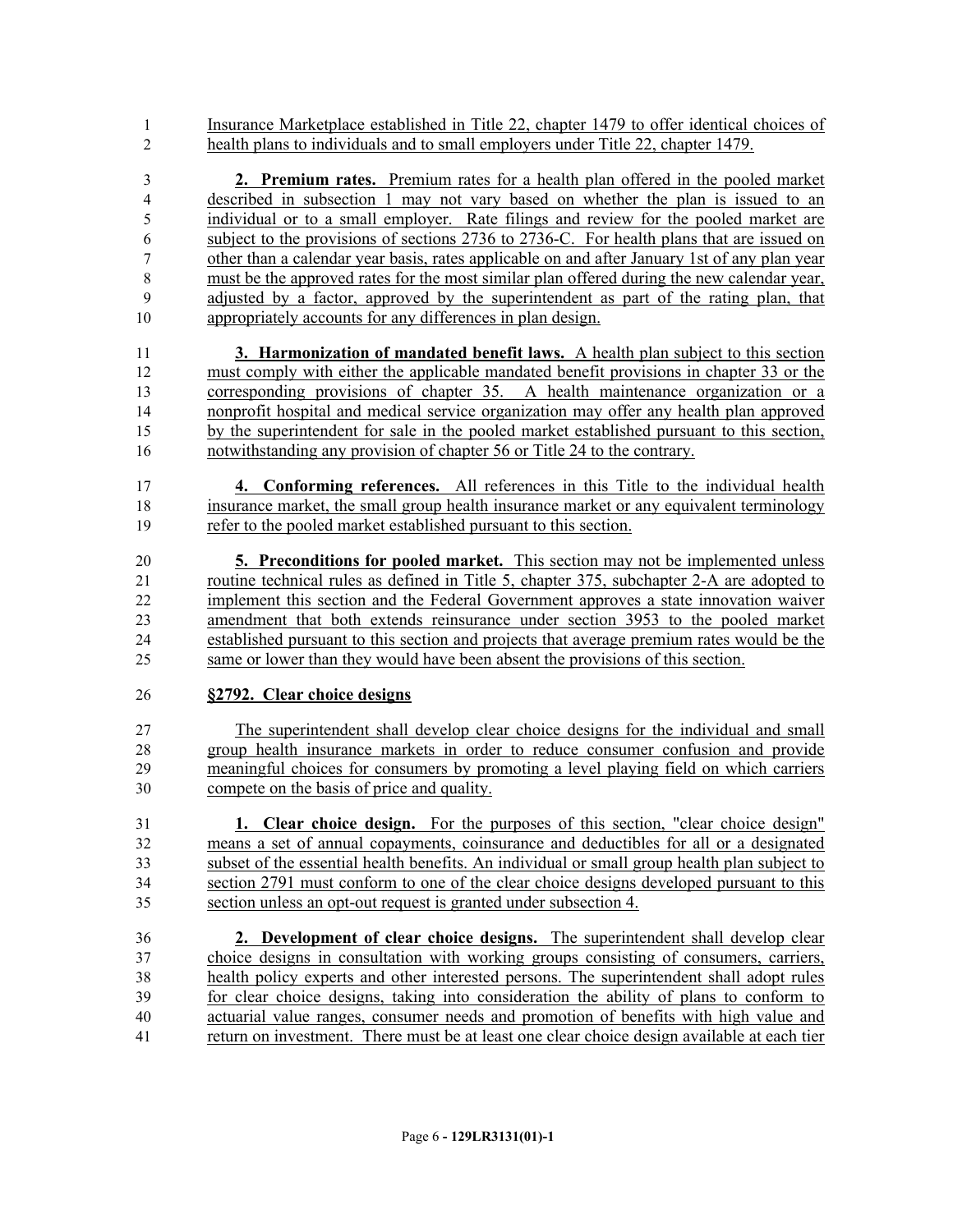of health insurance plan designated as bronze, silver, gold and platinum in accordance with the federal Affordable Care Act. Rules adopted pursuant to this subsection are routine technical rules as defined in Title 5, chapter 375, subchapter 2-A. Clear choice designs apply to all individual and small group health plans offered in this State with effective dates of coverage on or after January 1, 2022.

 **3. Annual review.** The superintendent shall consider annually whether to revise, discontinue or add any clear choice designs for use by carriers in the following calendar year, including but not limited to considering whether deductible and copayment levels should be changed to reflect medical inflation and conform with actuarial value and annual maximum out-of-pocket limits.

 **4. Opt-out request.** A carrier may offer a health plan that modifies one or more specific cost-sharing parameters in a clear choice design developed pursuant to this section if the carrier requests to opt out of the requirement in subsection 1 and demonstrates to the satisfaction of the superintendent that the alternative plan design offers significant consumer benefits and does not result in adverse selection. If the opt-out request is granted, the carrier may also choose to offer another plan conforming to the original unmodified clear choice design.

- **Sec. B-3. 24-A MRSA §2808-B, sub-§2, ¶E,** as amended by PL 2019, c. 96, §1, is repealed and the following enacted in its place:
- E. The superintendent may authorize a carrier to establish a separate community rate for an association group organized pursuant to section 2805-A or a trustee group organized pursuant to section 2806 consistent with the provisions of this paragraph and applicable federal law.
- (1) Association group membership or eligibility for participation in the trustee group may not be conditioned on health status, claims experience or other risk selection criteria.
- (2) All health plans offered by the carrier through that association or trustee group must be made available on a guaranteed issue basis to all eligible employers that are members of the association or are eligible to participate in the trustee group except that a professional association may require that a minimum percentage of the eligible professionals employed by a subgroup be members of the association in order for the subgroup to be eligible for issuance or renewal of coverage through the association. The minimum percentage must not exceed 90%. For purposes of this subparagraph, "professional association" means an association that:
- (a) Serves a single profession that requires a significant amount of education, training or experience or a license or certificate from a state authority to practice that profession;
- (b) Has been actively in existence for 5 years;
- (c) Has a constitution and bylaws or other analogous governing documents;
- (d) Has been formed and maintained in good faith for purposes other than obtaining insurance;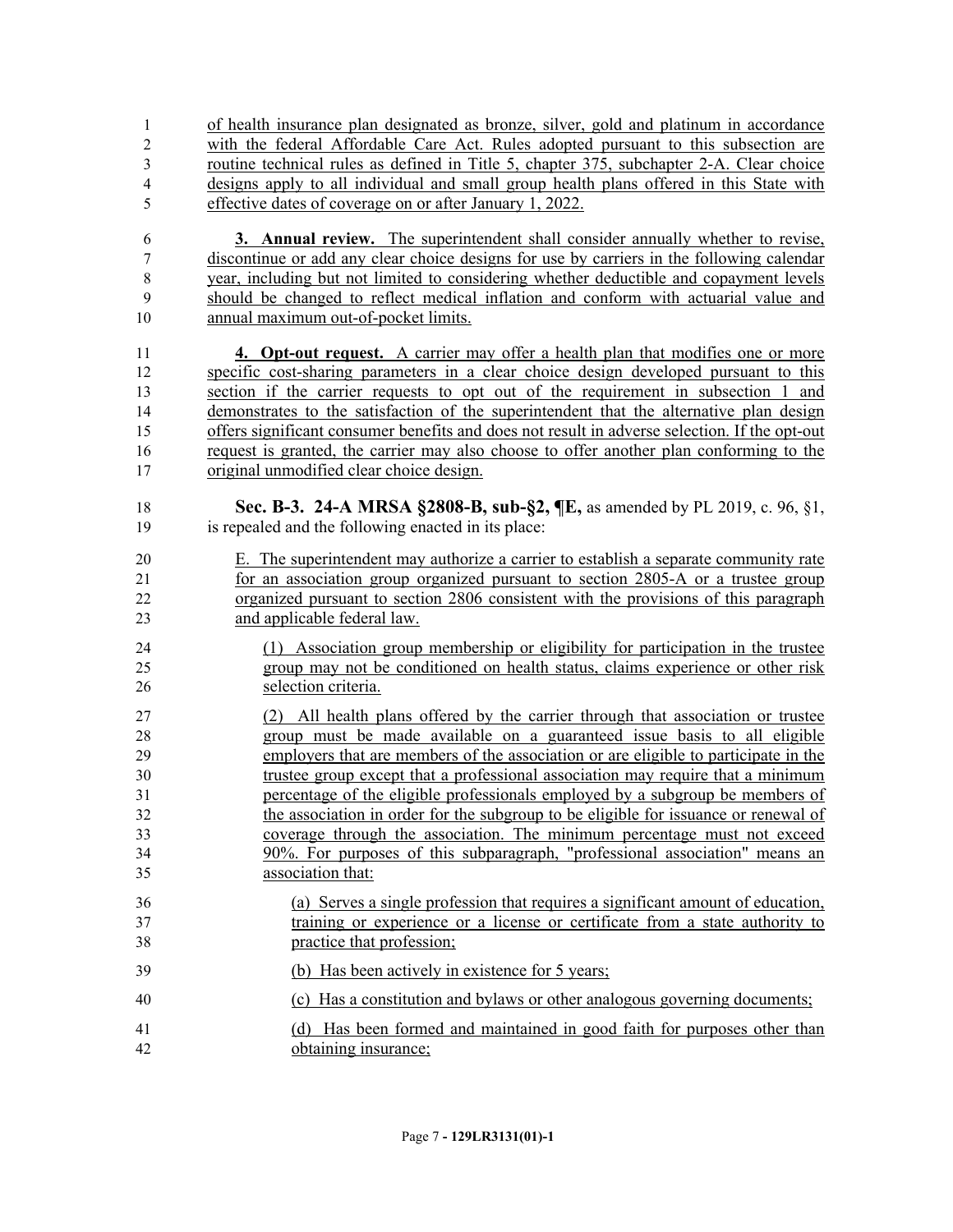| $\mathbf{1}$        | (e) Is not owned or controlled by a carrier or affiliated with a carrier;                                                                                                 |
|---------------------|---------------------------------------------------------------------------------------------------------------------------------------------------------------------------|
| $\overline{2}$<br>3 | (f) Has at least 1,000 members if it is a national association; 200 members if<br>it is a state or local association;                                                     |
| $\overline{4}$      | (g) All members and dependents of members are eligible for coverage                                                                                                       |
| 5                   | regardless of health status or claims experience; and                                                                                                                     |
| 6<br>7              | (h) Is governed by a board of directors and sponsors annual meetings of its<br>members.                                                                                   |
| 8                   | (3) The aggregate rate charged by the carrier to the association or trustee group                                                                                         |
| 9                   | is considered a large group rate, and the terms of coverage are considered a large                                                                                        |
| 10<br>11            | group health plan. Rates for participating employers within the group may vary<br>only as permitted by paragraphs B to D-2.                                               |
| 12                  | (4) Producers may only market association memberships, accept applications for                                                                                            |
| 13                  | membership or sign up members in a professional association in which the                                                                                                  |
| 14<br>15            | individuals are actively engaged in or directly related to the profession<br>represented by the professional association.                                                 |
| 16                  | (5) Carriers may not be reinsured under section 3958 for coverage issued under                                                                                            |
| 17                  | this paragraph.                                                                                                                                                           |
| 18                  | (6) Except for employers with plans that have grandfathered status under the                                                                                              |
| 19                  | federal Affordable Care Act, this paragraph does not apply to policies, contracts                                                                                         |
| 20<br>21            | or certificates that are executed, delivered, issued for delivery, continued or<br>renewed in this State on or after January 1, 2014 until December 31, 2019. To          |
| $\overline{22}$     | the extent permitted under the federal Affordable Care Act, this paragraph applies                                                                                        |
| 23                  | to policies, contracts or certificates that are executed, delivered, issued for                                                                                           |
| 24                  | delivery, continued or renewed in this State on or after January 1, 2020.                                                                                                 |
| 25<br>26            | Sec. B-4. 24-A MRSA §2808-B, sub-§2-A, as amended by PL 2009, c. 244, Pt.<br>C, $\S$ 7 and c. 439, Pt. D, $\S$ 1, is further amended to read:                             |
| 27                  | 2-A. Rate filings. A carrier offering small group health plans shall file with the                                                                                        |
| 28                  | superintendent the community rates for each plan and every rate, rating formula and                                                                                       |
| 29                  | classification of risks and every modification of any formula or classification that it                                                                                   |
| 30                  | proposes to use.                                                                                                                                                          |
| 31                  | A. Every filing must state the effective date of the filing. Every filing must be made                                                                                    |
| 32                  | not less than 60 days in advance of the stated effective date, unless the 60-day                                                                                          |
| 33                  | requirement is waived by the superintendent. The effective date may be suspended                                                                                          |
| 34                  | by the superintendent for a period of time not to exceed 30 days.                                                                                                         |
| 35                  | A filing and all supporting information, except for protected health information<br>В.                                                                                    |
| 36                  | required to be kept confidential by state or federal statute and except for descriptions                                                                                  |
| 37                  | of the amount and terms or conditions or reimbursement in a contract between an                                                                                           |
| 38<br>39            | insurer and a 3rd party, are public records notwithstanding Title 1, section 402,<br>subsection 3, paragraph B and become part of the official record of any hearing held |
| 40                  | pursuant to subsection 2-B, paragraph B or F section 2791, subsection 2.                                                                                                  |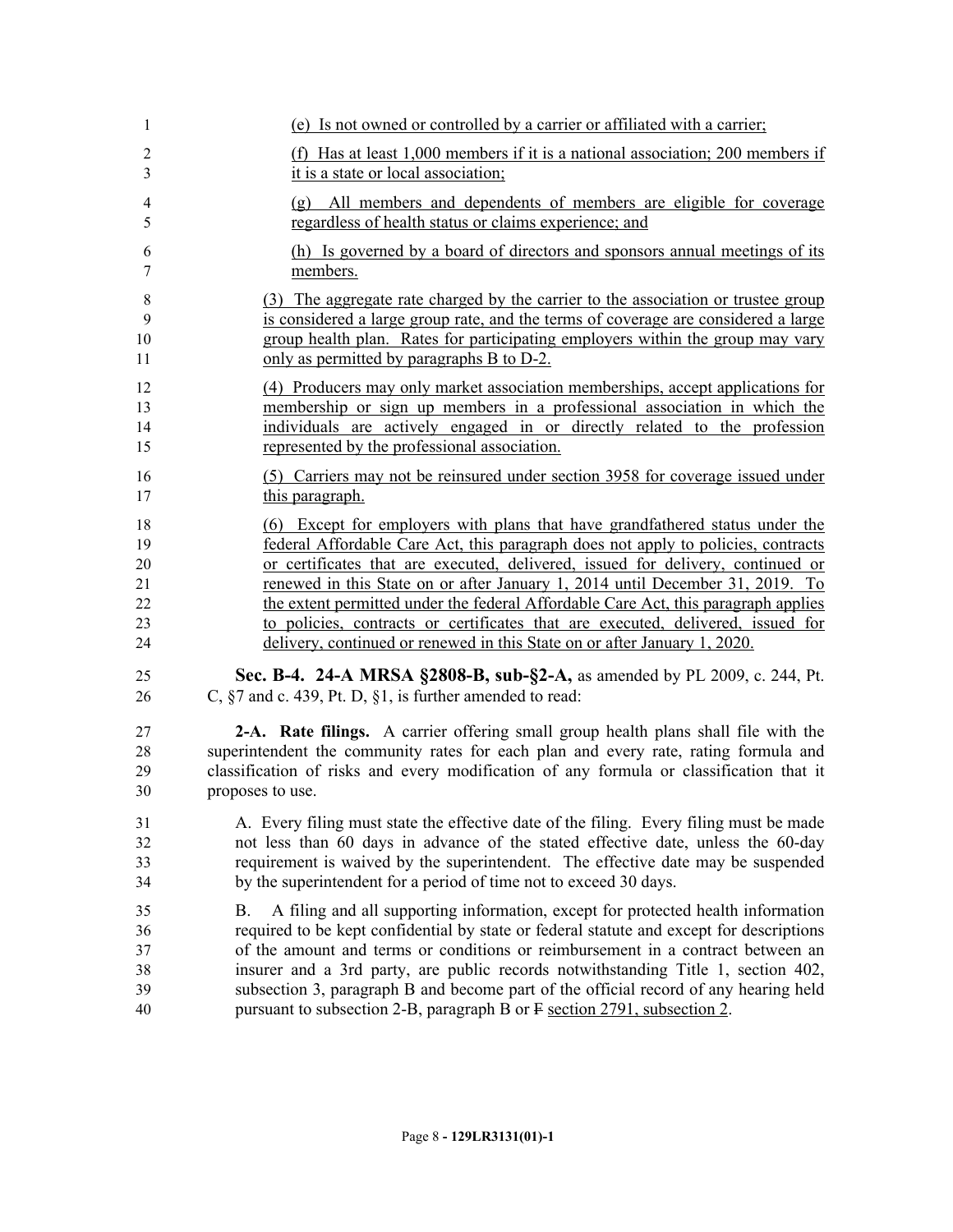C. Rates for small group health plans must be filed in accordance with this section and subsections 2-B and 2-C or section 2791, as applicable, for premium rates 3 effective on or after July 1, 2004, except that the filing of rates for small group health plans are not required to account for any payment or any recovery of that payment pursuant to subsection 2-B, paragraph D and former section 6913 for rates effective before July 1, 2005.

- 
- **Sec. B-5. 24-A MRSA §2808-B, sub-§2-B,** as amended by PL 2011, c. 364, §15, is further amended to read:
- 

 **2-B. Rate review and hearings.** Except as provided in subsection 2-C and section 2791, rate filings are subject to this subsection.

 A. Rates subject to this subsection must be filed for approval by the superintendent. The superintendent shall disapprove any premium rates filed by any carrier, whether initial or revised, for a small group health plan unless it is anticipated that the aggregate benefits estimated to be paid under all the small group health plans maintained in force by the carrier for the period for which coverage is to be provided will return to policyholders at least 75% of the aggregate premiums collected for those policies, as determined in accordance with accepted actuarial principles and practices and on the basis of incurred claims experience and earned premiums. For the purposes of this calculation, any payments paid pursuant to former section 6913 must be treated as incurred claims.

- B. If at any time the superintendent has reason to believe that a filing does not meet the requirements that rates not be excessive, inadequate or unfairly discriminatory or that the filing violates any of the provisions of chapter 23, the superintendent shall cause a hearing to be held. Hearings held under this subsection must conform to the procedural requirements set forth in Title 5, chapter 375, subchapter 4. The superintendent shall issue an order or decision within 30 days after the close of the hearing or of any rehearing or reargument or within such other period as the superintendent for good cause may require, but not to exceed an additional 30 days. In the order or decision, the superintendent shall either approve or disapprove the rate filing. If the superintendent disapproves the rate filing, the superintendent shall establish the date on which the filing is no longer effective, specify the filing the superintendent would approve and authorize the insurer to submit a new filing in accordance with the terms of the order or decision.
- C. When a filing is not accompanied by the information upon which the carrier supports the filing or the superintendent does not have sufficient information to determine whether the filing meets the requirements that rates not be excessive, inadequate or unfairly discriminatory, the superintendent shall require the carrier to furnish the information upon which it supports the filing.
- D. A carrier that adjusts its rate shall account for the savings offset payment or any recovery of that savings offset payment in its experience consistent with this section and former section 6913.
- **Sec. B-6. 24-A MRSA §2808-B, sub-§2-C,** as amended by PL 2011, c. 364, §16, is further amended to read: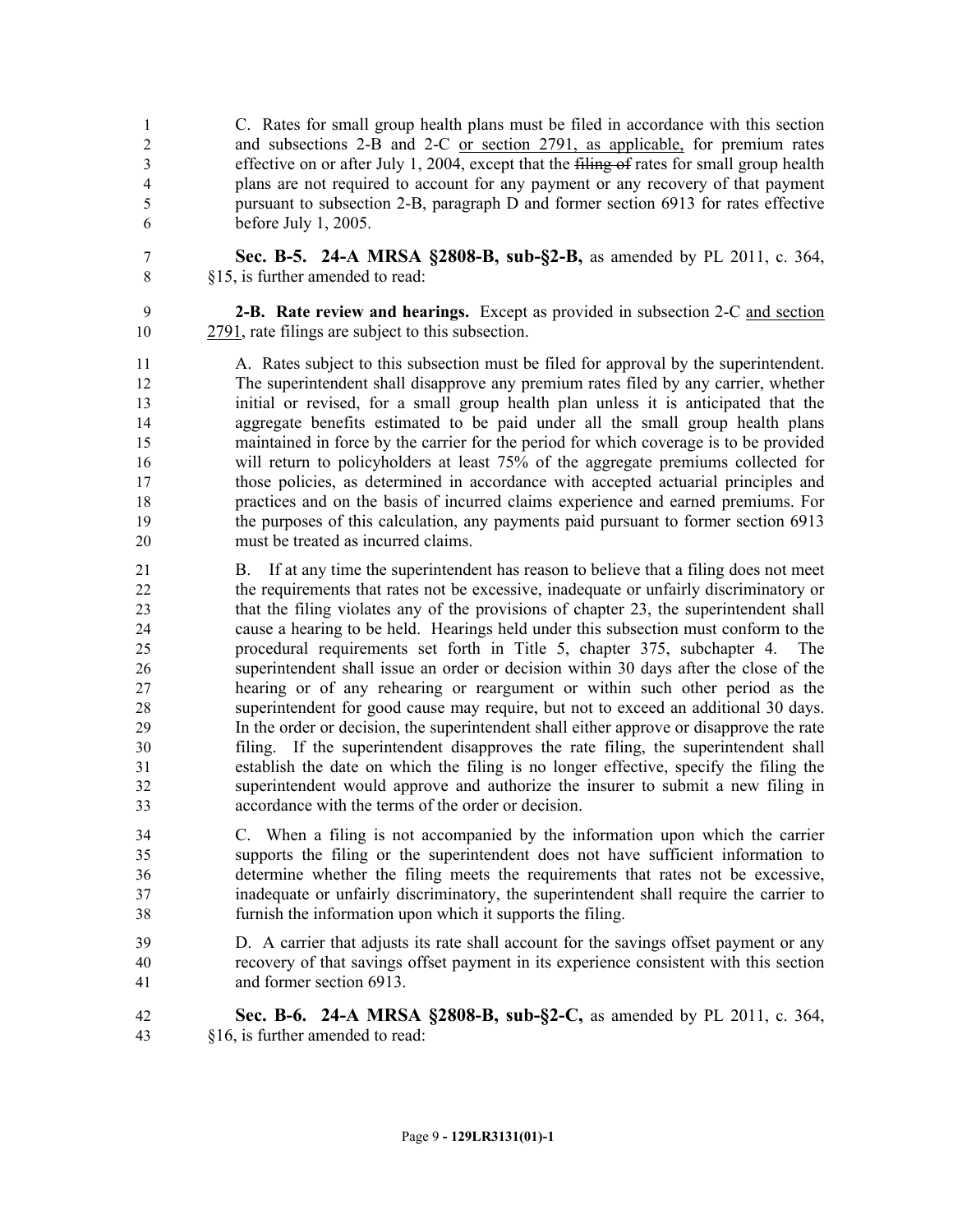**2-C. Guaranteed loss ratio.** Notwithstanding subsection 2-B, rate filings for a credible block of small group health plans may be filed in accordance with this subsection instead of subsection 2-B, except as otherwise provided in section 2791. Rates filed in accordance with this subsection are filed for informational purposes.

 A. A block of small group health plans is considered credible if the anticipated average number of members during the period for which the rates will be in effect meets standards for full or partial credibility pursuant to the federal Affordable Care Act. The rate filing must state the anticipated average number of members during the period for which the rates will be in effect and the basis for the estimate. If the superintendent determines that the number of members is likely to be less than needed to meet the credibility standard, the filing is subject to subsection 2-B.

- **Sec. B-7. 24-A MRSA §3952, sub-§4-A** is enacted to read:
- **4-A. Eligible claim.** "Eligible claim" means either:

14 A. For a high-priced item or service, a claim amount that is no greater than 200% of the allowed charge determined for the item or service under the original Medicare fee-for-service program under Part A and Part B of Title XVIII of the Social Security Act for the applicable year; or

- B. For all other items or services, a claim paid by the member insurer in accordance with the terms of the policy.
- **Sec. B-8. 24-A MRSA §3952, sub-§5-A** is enacted to read:

 **5-A. High-priced item or service.** "High-priced item or service" means an item or service covered under the original Medicare fee-for-service program under Part A and Part B of Title XVIII of the Social Security Act that the board, in consultation with and based on analysis by the Department of Health and Human Services and Maine Health Data Organization, has identified in advance of a plan year that contributes to association costs and offers an opportunity for savings.

 **Sec. B-9. 24-A MRSA §3952, sub-§6,** as enacted by PL 2011, c. 90, Pt. B, §8, is amended to read:

 **6. Insurer.** "Insurer" means an entity that is authorized to write medical insurance or that provides medical insurance in this State. For the purposes of this chapter, "insurer" includes an insurance company, a nonprofit hospital and medical service organization, a fraternal benefit society, a health maintenance organization, a self-insured employer subject to state regulation as described in section 2848-A, a 3rd-party administrator, a multiple-employer welfare arrangement, a reinsurer that reinsures health insurance in this State, or a captive insurance company established pursuant to chapter 83 that insures the health coverage risks of its members, the Dirigo Health Program established in chapter 87 or any other state-sponsored health benefit program whether fully insured or self-funded.

 **Sec. B-10. 24-A MRSA §3952, sub-§9,** as enacted by PL 2011, c. 90, Pt. B, §8, is amended to read: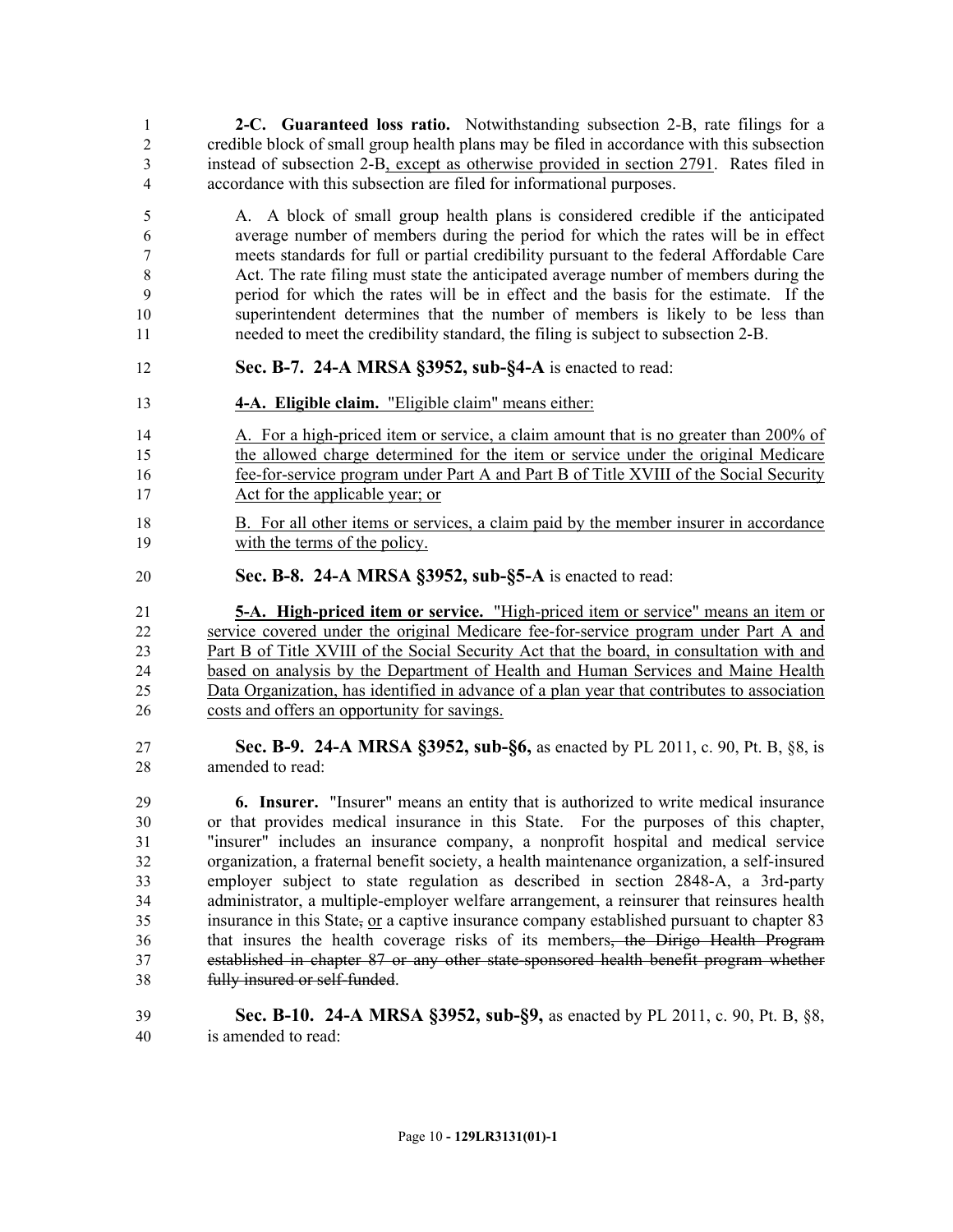**9. Member insurer.** "Member insurer" means an insurer that offers individual health plans and is actively marketing individual health plans in this State. In any calendar year in which the association reinsures small group health plans, "member insurer" also includes an insurer that offers small group health plans and is actively marketing small group health plans in this State.

 **Sec. B-11. 24-A MRSA §3953, sub-§1,** as amended by PL 2017, c. 124, §1, is further amended to read:

 **1. Guaranteed access reinsurance mechanism established.** The Maine Guaranteed Access Reinsurance Association is established as a nonprofit legal entity. As a condition of doing business in the State, an insurer that has issued or administered medical insurance within the previous 12 months or is actively marketing a medical insurance policy or medical insurance administrative services in this State must 13 participate in the association. The Dirigo Health Program established in chapter 87 and any other state-sponsored health benefit program shall also participate in the association. Unless an earlier resumption of operations is ordered by the superintendent in accordance with paragraph A, operations of the association are suspended until December 31, 2023 except to the extent provided in section 3962 and the association may not collect assessments as provided in section 3957, provide reinsurance for member insurers under section 3958 or provide reimbursement for member insurers under section 3961 as of the date on which a transitional reinsurance program established under the authority of Section 1341 of the federal Affordable Care Act commences operations in this State.

- A. If the board proposes a revised plan of operation that calls for the resumption of operations earlier than December 31, 2023 and the superintendent determines that the revised plan is likely to provide significant benefit to the State's health insurance market, the superintendent may order the association to resume operations in 26 accordance with the revised plan. This paragraph applies only if:
- (1) An innovation waiver under Section 1332 of the federal Affordable Care Act **as contemplated by paragraphs B and C is granted; or**
- (2) The federal Affordable Care Act is repealed or amended in a manner that makes the granting of an innovation waiver unnecessary or inapplicable.

 B. After consulting with the board and receiving public comment, the superintendent may develop a proposal for an innovation waiver under Section 1332 of the federal Affordable Care Act that facilitates the resumption of operations of the association in a manner that prevents or minimizes the loss of federal funding to support the affordability of health insurance in the State.

 C. With the approval of the Governor, the superintendent may submit an application on behalf of the State in accordance with the proposal developed under paragraph B for the purposes of resuming operations of the association to the United States Department of Health and Human Services and to the United States Secretary of the Treasury to waive certain provisions of the federal Affordable Care Act as provided in Section 1332. The superintendent may implement any federally approved waiver.

 **Sec. B-12. 24-A MRSA §3955, sub-§1, ¶D,** as enacted by PL 2011, c. 90, Pt. B, §8, is amended to read: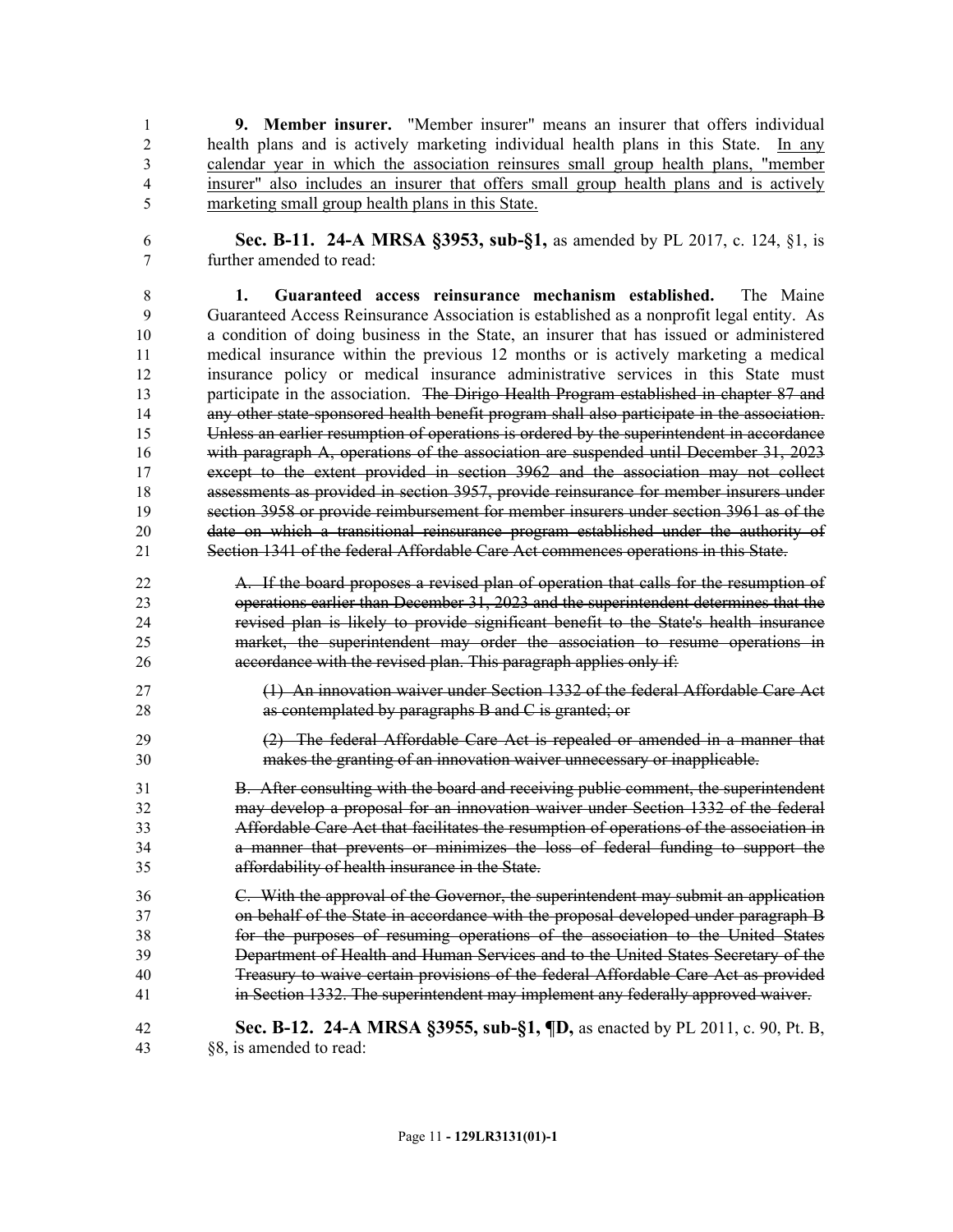- 1 D. Establish procedures for the handling and accounting of association assets; and **Sec. B-13. 24-A MRSA §3955, sub-§1, ¶E,** as amended by PL 2011, c. 621, §2,
- is repealed.
- **Sec. B-14. 24-A MRSA §3955, sub-§2, ¶H,** as enacted by PL 2011, c. 90, Pt. B, §8, is amended to read:
- H. Apply for Accept and administer funds or grants from public or private sources, including federal grants, and apply for such funding.
- **Sec. B-15. 24-A MRSA §3956, sub-§3, ¶C,** as enacted by PL 2011, c. 90, Pt. B, §8, is amended to read:
- C. Following the close of each calendar year in which premiums are collected for reinsurance, determine reinsurance premiums less any administrative expense allowance, the expense of administration pertaining to the reinsurance operations of the association and the incurred losses of the year, and report this information to the superintendent; and
- **Sec. B-16. 24-A MRSA §3957, sub-§9,** as enacted by PL 2011, c. 90, Pt. B, §8, is repealed.
- **Sec. B-17. 24-A MRSA §3958,** as amended by PL 2011, c. 621, §§4 and 5, is further amended to read:
- **§3958. Reinsurance; premium rates**

 **1. Reinsurance amount.** A member insurer offering an individual health plan under section 2736-C must be reinsured by the association to the level of coverage provided in 22 this subsection and is liable to the association for the any applicable reinsurance premium at the rate established in accordance with subsection 2. For calendar year 2022 and subsequent calendar years, the association shall also reinsure member insurers for small group health plans issued under section 2808-B, unless otherwise provided in rules adopted by the superintendent pursuant to section 2791, subsection 5.

 A. Beginning July 1, 2012, except as otherwise provided in paragraph A-1, the association shall reimburse a member insurer for claims incurred with respect to a person designated for reinsurance by the member insurer pursuant to section 3959 or 3961 after the insurer has incurred an initial level of claims for that person of \$7,500 for covered benefits in a calendar year. In addition, the insurer is responsible for 10% of the next \$25,000 of claims paid during a calendar year. The amount of reimbursement is 90% of the amount incurred between \$7,500 and \$32,500 and 100% of the amount incurred in excess of \$32,500 for claims incurred in that calendar year with respect to that person. For calendar year 2012, only claims incurred on or after July 1st are considered in determining the member insurer's reimbursement. The With the approval of the superintendent, the association may annually adjust the initial level of claims and the maximum limit to be retained by the insurer to reflect increases changes in costs and, utilization within the standard market for individual health plans within the State. The adjustments may not be less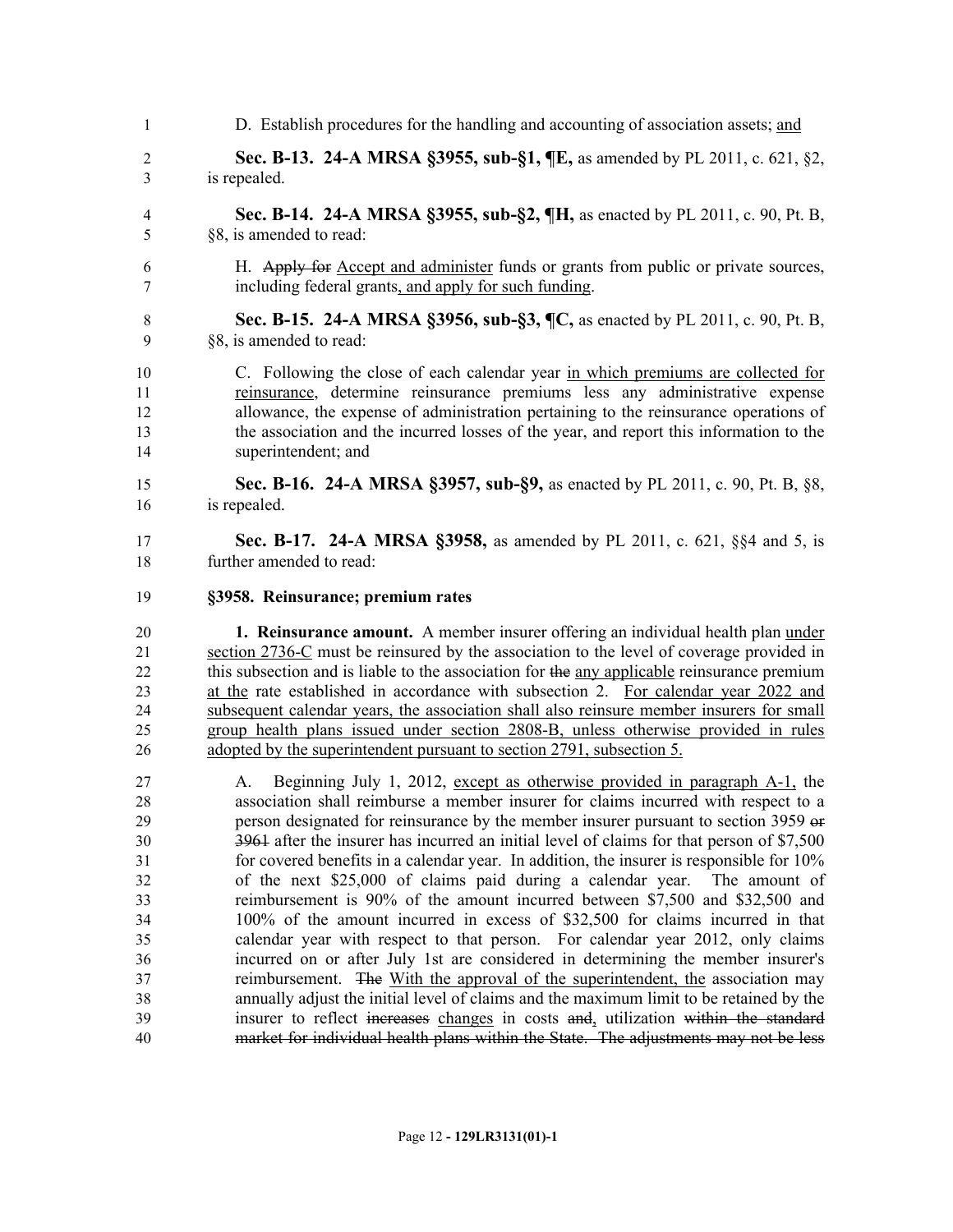| 1                                      | than the annual change in the Consumer Price Index for medical care services unless                                                                                                                                                                                                                                                                                                                                                                                                                                                                                                                                              |
|----------------------------------------|----------------------------------------------------------------------------------------------------------------------------------------------------------------------------------------------------------------------------------------------------------------------------------------------------------------------------------------------------------------------------------------------------------------------------------------------------------------------------------------------------------------------------------------------------------------------------------------------------------------------------------|
| $\overline{2}$                         | the superintendent approves a lower adjustment factor as requested by, available                                                                                                                                                                                                                                                                                                                                                                                                                                                                                                                                                 |
| 3                                      | funding and any other factors affecting the sustainable operation of the association.                                                                                                                                                                                                                                                                                                                                                                                                                                                                                                                                            |
| $\overline{4}$                         | A-1. Subject to approval by the superintendent, the association shall operate a                                                                                                                                                                                                                                                                                                                                                                                                                                                                                                                                                  |
| 5                                      | retrospective reinsurance program providing coverage to member insurers for all                                                                                                                                                                                                                                                                                                                                                                                                                                                                                                                                                  |
| 6                                      | individual and small group health plans issued in this State with effective dates on                                                                                                                                                                                                                                                                                                                                                                                                                                                                                                                                             |
| 7                                      | and after January 1, 2022.                                                                                                                                                                                                                                                                                                                                                                                                                                                                                                                                                                                                       |
| 8                                      | (1) The association shall reimburse member insurers based on the total eligible                                                                                                                                                                                                                                                                                                                                                                                                                                                                                                                                                  |
| 9                                      | claims paid during a calendar year for a single individual in excess of the                                                                                                                                                                                                                                                                                                                                                                                                                                                                                                                                                      |
| 10                                     | attachment point specified by the board. The board may establish multiple layers                                                                                                                                                                                                                                                                                                                                                                                                                                                                                                                                                 |
| 11                                     | of coverage with different attachment points and different percentages of claims                                                                                                                                                                                                                                                                                                                                                                                                                                                                                                                                                 |
| 12                                     | payments to be reimbursed by the association.                                                                                                                                                                                                                                                                                                                                                                                                                                                                                                                                                                                    |
| 13                                     | (2) Eligible claims by all individuals enrolled in individual or small group health                                                                                                                                                                                                                                                                                                                                                                                                                                                                                                                                              |
| 14                                     | plans in this State may not be disqualified for reimbursement on the basis of                                                                                                                                                                                                                                                                                                                                                                                                                                                                                                                                                    |
| 15                                     | health conditions, predesignation by the member insurer or any other                                                                                                                                                                                                                                                                                                                                                                                                                                                                                                                                                             |
| 16                                     | differentiating factor.                                                                                                                                                                                                                                                                                                                                                                                                                                                                                                                                                                                                          |
| 17                                     | (3) The board shall annually review the attachment points and coinsurance                                                                                                                                                                                                                                                                                                                                                                                                                                                                                                                                                        |
| 18                                     | percentages and make any adjustments that are necessary to ensure that the                                                                                                                                                                                                                                                                                                                                                                                                                                                                                                                                                       |
| 19                                     | retrospective reinsurance program operates on an actuarially sound basis.                                                                                                                                                                                                                                                                                                                                                                                                                                                                                                                                                        |
| 20<br>$\overline{21}$<br>22<br>23      | The board shall ensure that any surplus in the retrospective reinsurance<br>(4)<br>program at the conclusion of a plan year is used to lower attachment points,<br>increase coinsurance rates or both for that plan year, consistent with its<br>responsibility to ensure that the program operates on an actuarially sound basis.                                                                                                                                                                                                                                                                                               |
| 24<br>25<br>26<br>27<br>28<br>29<br>30 | B. An A member insurer shall apply all managed care, utilization review, case<br>management, preferred provider arrangements, claims processing and other methods<br>of operation without regard to whether claims paid for coverage are reinsured under<br>this subsection. A member insurer shall report for each plan year the name of each<br>high-priced item or service for which its payment exceeded the amount allowed for<br>eligible claims and the name of the provider that received this payment.<br>The<br>association shall annually compile and publish a list of all reported names.                           |
| 31                                     | 2. Premium rates. The association, as part of the plan of operation under section                                                                                                                                                                                                                                                                                                                                                                                                                                                                                                                                                |
| 32                                     | 3953, subsection 3, shall establish a methodology for determining premium rates to be                                                                                                                                                                                                                                                                                                                                                                                                                                                                                                                                            |
| 33                                     | charged member insurers to reinsure persons eligible for coverage under this chapter.                                                                                                                                                                                                                                                                                                                                                                                                                                                                                                                                            |
| 34                                     | The methodology must include a system for classification of persons eligible for coverage                                                                                                                                                                                                                                                                                                                                                                                                                                                                                                                                        |
| 35                                     | that reflects the types of case characteristics used by insurers for individual health plans                                                                                                                                                                                                                                                                                                                                                                                                                                                                                                                                     |
| 36                                     | pursuant to section 2736-C, together with any additional rating factors the association                                                                                                                                                                                                                                                                                                                                                                                                                                                                                                                                          |
| 37                                     | determines to be appropriate. The methodology must provide for the development of                                                                                                                                                                                                                                                                                                                                                                                                                                                                                                                                                |
| 38<br>39<br>40<br>41<br>42<br>43<br>44 | base reinsurance premium rates, subject to approval of the superintendent, set at levels<br>that, together with other funds available to the association, will be sufficient to meet the<br>anticipated costs of the association. The association shall periodically review the<br>methodology established under this subsection and may make changes to the<br>methodology as needed with the approval of the superintendent. The association may<br>consider adjustments to the premium rates charged for reinsurance to reflect the use of<br>effective cost containment and managed care arrangements by an insurer.<br>This |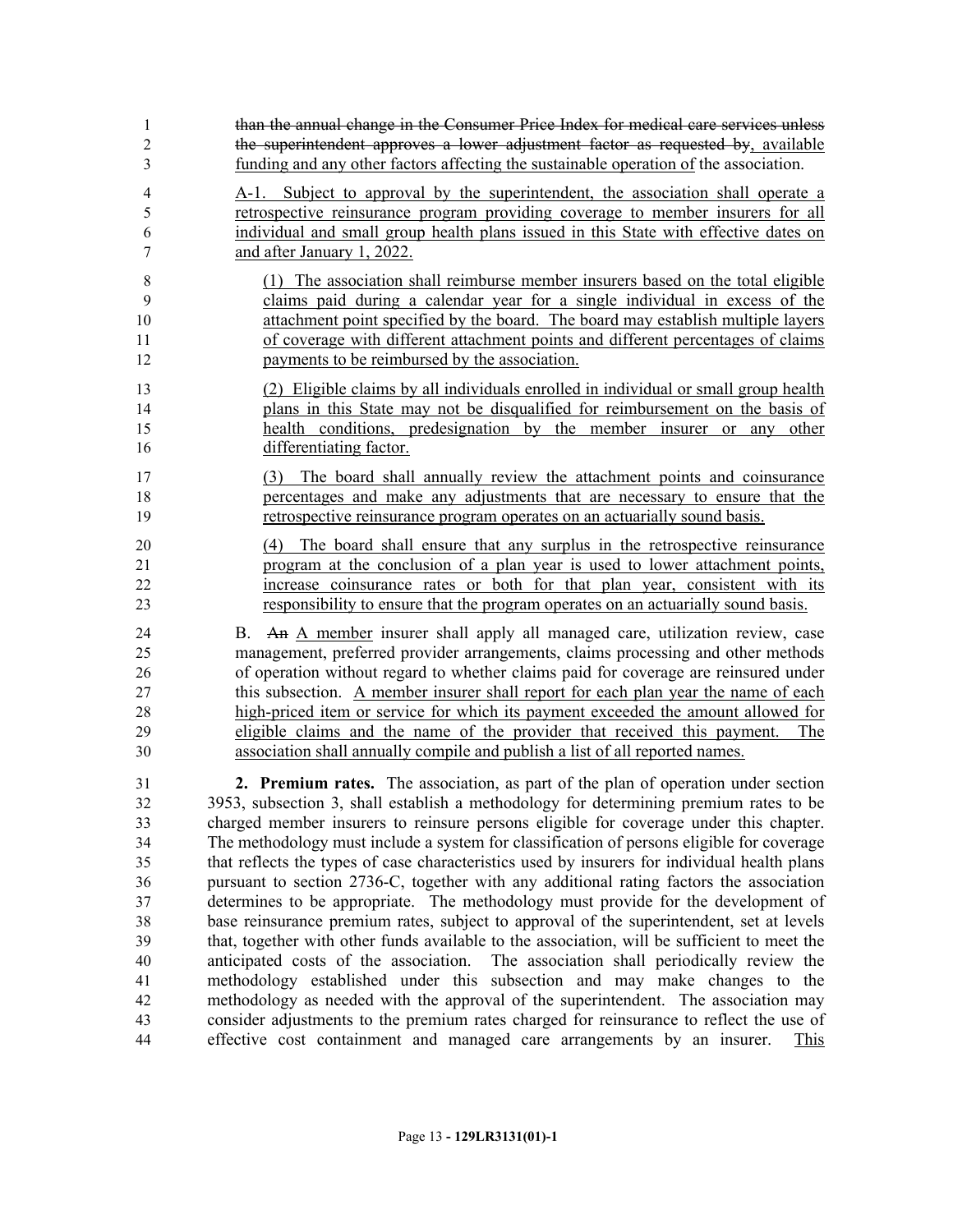| 34                  | 1. Preventive services. A health plan must, at a minimum, provide coverage for:                                                                                                     |
|---------------------|-------------------------------------------------------------------------------------------------------------------------------------------------------------------------------------|
| 33                  | requirements for preventive and primary health services as required by this section.                                                                                                |
| 32                  | in this State shall, at a minimum, provide coverage for and may not impose cost-sharing                                                                                             |
| 31                  | Notwithstanding any other requirements of this Title, a carrier offering a health plan                                                                                              |
| 30                  | §4320-A. Coverage of preventive and primary health services                                                                                                                         |
| 29                  | amended to read:                                                                                                                                                                    |
| 28                  | <b>Sec. C-1. 24-A MRSA §4320-A, as amended by PL 2017, c. 343, §1, is further</b>                                                                                                   |
| 27                  | <b>PART C</b>                                                                                                                                                                       |
| 26                  | the operations of the association.                                                                                                                                                  |
| 25                  | or material changes to an existing program with the potential for a significant effect on                                                                                           |
| 23<br>24            | significantly affecting the operations of the association. The superintendent shall give<br>prompt notice to the board if the superintendent becomes aware of a new federal program |
| 22                  | health coverage partnership involving federal funding for the association or otherwise                                                                                              |
| 21                  | defined in section 2781, subsection 1 or to modify the terms of an existing state-federal                                                                                           |
| 20                  | developing any proposal to apply for a state-federal health coverage partnership as                                                                                                 |
| 19                  | <b>1. Consultation with board.</b> The superintendent shall consult with the board before                                                                                           |
| 18                  | §3963. State-federal health coverage partnerships involving the association                                                                                                         |
| 17                  | Sec. B-22. 24-A MRSA §3963 is enacted to read:                                                                                                                                      |
| 16                  | repealed.                                                                                                                                                                           |
| 15                  | <b>Sec. B-21. 24-A MRSA §3962, as amended by PL 2015, c. 404, §§2 and 3, is</b>                                                                                                     |
| 14                  | repealed.                                                                                                                                                                           |
| 13                  | <b>Sec. B-20. 24-A MRSA §3961, as amended by PL 2011, c. 621, §§7 and 8, is</b>                                                                                                     |
| 12                  | under section 3958, subsection 1, paragraph A-1.                                                                                                                                    |
| 10<br>11            | <b>5. Inapplicability.</b> This section does not apply to reinsurance with respect to any<br>calendar year for which the association operates a retrospective reinsurance program   |
|                     |                                                                                                                                                                                     |
| 9                   | Sec. B-19. 24-A MRSA §3959, sub-§5 is enacted to read:                                                                                                                              |
| 7<br>$\,$ 8 $\,$    | subsection 1, paragraph E or by using the person's claims history or risk scores or any<br>other reasonable means;                                                                  |
| 6                   | A. By using the health statement developed by the board pursuant to section 3955,                                                                                                   |
| 4<br>5              | Sec. B-18. 24-A MRSA §3959, sub-§1, $\P$ A, as enacted by PL 2011, c. 621, §6,<br>is amended to read:                                                                               |
|                     |                                                                                                                                                                                     |
| $\overline{2}$<br>3 | association operates a retrospective reinsurance program under subsection 1, paragraph<br><u>A-1.</u>                                                                               |
| $\mathbf{1}$        | subsection does not apply to reinsurance with respect to any calendar year for which the                                                                                            |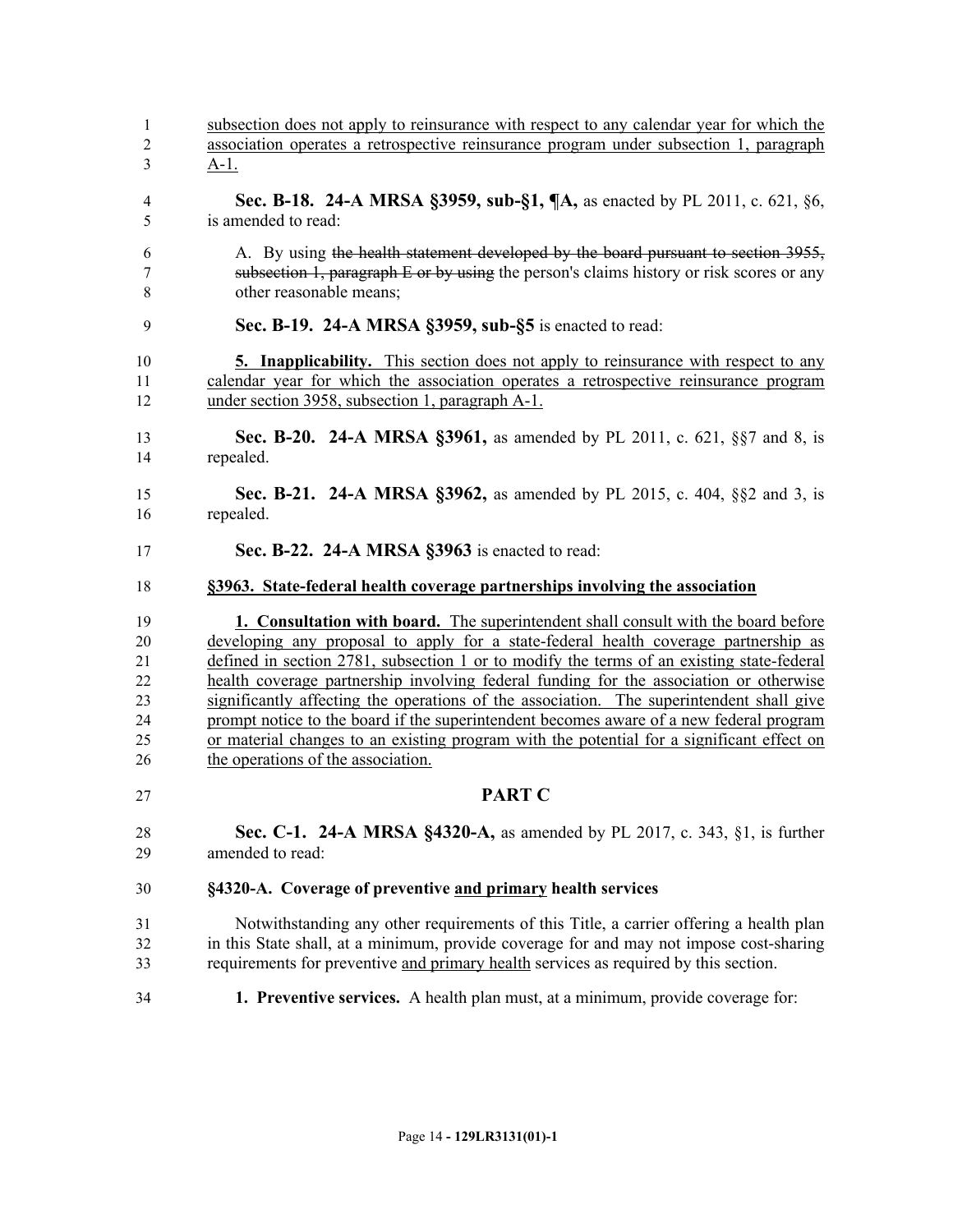A. The evidence-based items or services that have a rating of A or B in the recommendations of the United States Preventive Services Task Force or equivalent rating from a successor organization;

 B. With respect to the individual insured, immunizations that have a recommendation from the federal Department of Health and Human Services, Centers for Disease Control and Prevention, Advisory Committee on Immunization Practices and that are consistent with the recommendations of the American Academy of Pediatrics, the American Academy of Family Physicians or the American College of Obstetricians and Gynecologists or a successor organization;

 C. With respect to infants, children and adolescents, evidence-informed preventive care and screenings provided for in the most recent version of the comprehensive guidelines supported by the federal Department of Health and Human Services, Health Resources and Services Administration that are consistent with the recommendations of the American Academy of Pediatrics or a successor organization; and

 D. With respect to women, such additional preventive care and screenings not described in paragraph A, provided for in the comprehensive guidelines supported by the federal Department of Health and Human Services, Health Resources and Services Administration women's preventive services guidelines that are consistent with the recommendations of the American College of Obstetricians and Gynecologists women's preventive services initiative.

 **2. Change in recommendations.** If a recommendation described in subsection 1 is changed during a health plan year, a carrier is not required to make changes to that health plan during the plan year.

 **3. Primary health services.** A health plan with an effective date on or after January 1, 2021 must provide coverage without cost sharing for the first primary care and behavioral health visits in each plan year and may not apply a deductible or coinsurance to the 2nd or 3rd primary care and behavioral health visits in a plan year. This subsection does not apply to a plan offered for use with a health savings account unless the federal Internal Revenue Service determines that the benefits required by this section are permissible benefits in a high deductible health plan as defined in the federal Internal Revenue Code, Section 223(c)(2).

 **Sec. C-2. Notification regarding fulfillment of contingency.** Upon adoption of routine technical rules and notification from the Federal Government of its approval of a state innovation waiver amendment in accordance with the Maine Revised Statutes, Title 24-A, section 2791, subsection 5, the Superintendent of Insurance shall notify the Secretary of State, the Secretary of the Senate, the Clerk of the House of Representatives and the Revisor of Statutes that the contingencies set forth in section 2791, subsection 5 have been met.

 **Sec. C-3. Revisor's review; cross-references.** The Revisor of Statutes shall review the Maine Revised Statutes and include in the errors and inconsistencies bill submitted to the First Regular Session of the 130th Legislature pursuant to Title 1, section